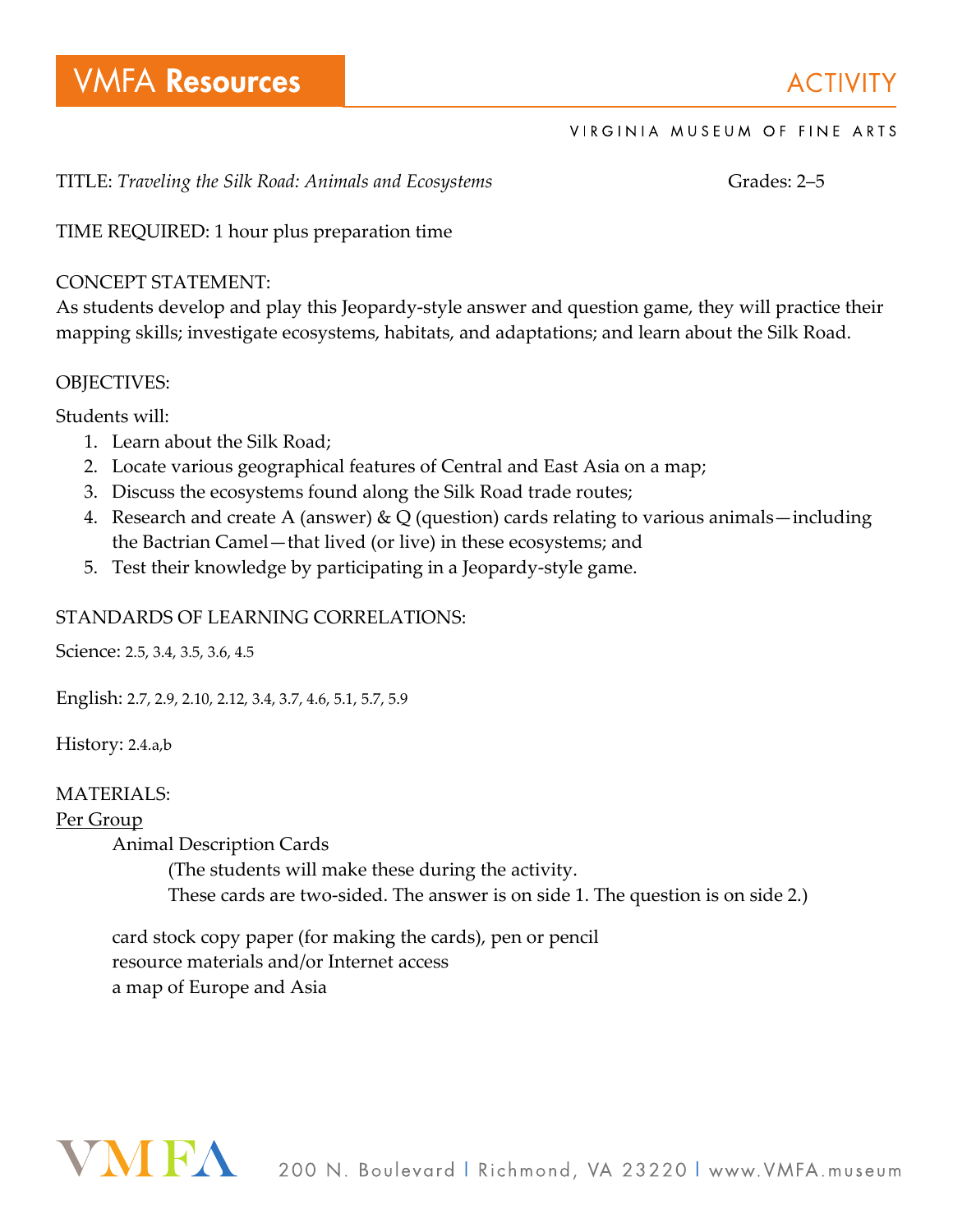### VOCABULARY:

- adaptation **–** A characteristic, either in structure or behavior, that helps an organism survive in a particular environment.
- ecosystem **–** A setting, for example a pond, field, or desert, that includes the living plants and animals and nonliving things that make up a habitat. (Nonliving things can include oxygen in water, or minerals in the soil.) A habitat is the space that provides the necessary arrangement of food, water, and shelter that a particular type of living thing needs.

ecological niche – The role into which an organism fits within a particular ecosystem.

predator – An animal that lives by capturing and eating other animals.

prey – An animal hunted or caught for food.

scavenger – An animal, such as a bird or an insect, that feeds on dead or decaying matter.

### OVERVIEW:

Begin this activity with a discussion of the Silk Road and the geography of Asia using the information provided below.

### **Traveling the Silk Road: Out and About in Central Asia**

Beginning in the 3rd century BCE, the web of ancient trade routes known as the Silk Road linked China with parts of Central Asia, the Mediterranean, Africa, Europe, and South Asia. Named for one of the major Chinese exports to travel over these routes, the various segments of the Silk Road measured more than four thousand miles, covering territory that included deserts, steppes, marshes, and ice-covered mountains. Westbound camel caravans carried luxury silk, precious tea, and ceramics from Chang'an (present-day Xian) to Central Asia, and then traveled either south to India or farther west to the Mediterranean coasts. East-bound traders brought treasured glass, rare wool, exotic spices, and gold and silver vessels to China.

These children's books will also help with the background information:

Major, John. *The Silk Route: 7,000 Miles of History*. HarperCollins*Publishers,* 1995. (non-fiction)

Christensen, Bonnie, *A Single Pebble: A Story of the Silk Road*. Macmillan, Roaring Book Press, 2013. (fiction)

# VNIEA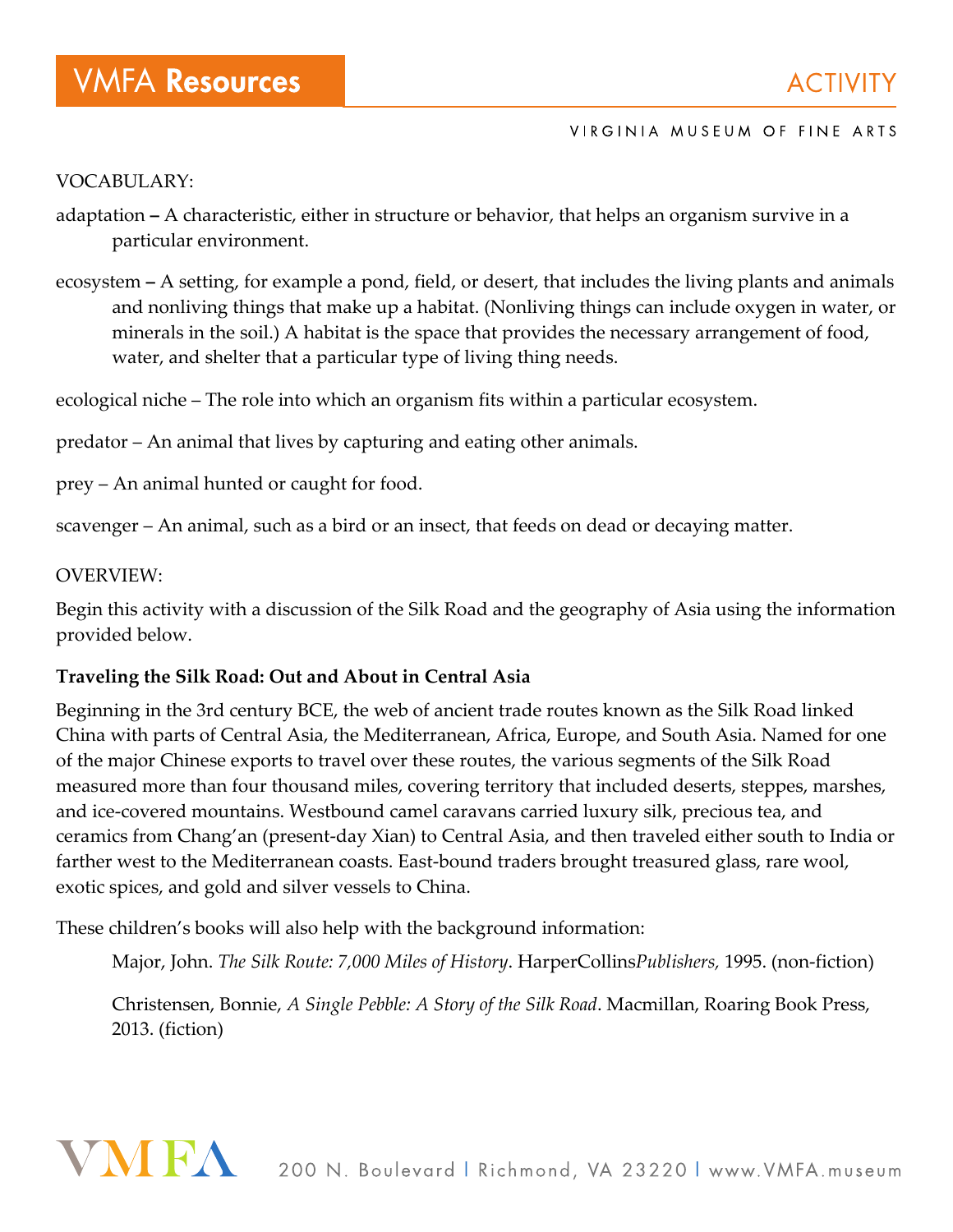Before beginning an exploration of the animals that Silk Road traders might have seen during their journeys, investigate the different ecosystems through which they traveled.

### ACTIVITY ONE DIRECTIONS:

**Getting Started with Maps!** As a class—or individually with older students—sketch in and discuss the geographical features listed below on a blank map or find them on a digital or classroom map. The web addresses below link to on-line maps that will help with this task. http://www.asia-atlas.com/asia-physical.htm http://www.worldofmaps.net/uploads/pics/karte\_topographie\_zentralasien\_01.png

Central Asia – The geographical area above India, below Russia, and between the Caspian Sea and western China.

Helpful Hint: To locate Central Asia, you must first find the division between Europe and Asia. This divider follows various land forms and bodies of water that create a natural division between the two continents. This line runs through the Ural Mountains, the Ural River, the Caspian Sea, the Caucasus Mountains, the Black Sea, the Bosporus strait, the Sea of Marmara, and the Dardanelle straight.

China – The East Asian country at the eastern end of the Silk Road trade routes.

- Huang He (Yellow) River An important Chinese river—the sixth longest in the world—that rises in the Kunlun Mountains and flows through northern China to the Gulf of Bohai.
- Yangtze River (also called the Chang Jiang) The longest river in Asia, and the third longest in the world, is formed from melting glaciers on the Tibetan Plateau and then runs eastward across southwest, central, and eastern China to the East China Sea (at the present-day city of Shanghai).
- Xi'an the present-day Chinese city that was called Chang'an until the Ming dynasty. Chang'an was the capital city of the Qin, Zhou, Sui, and Tang dynasties—and was located at the eastern end of the Silk Road.
- Taklamakan Desert (also Taklimakan) A desert of western China between the Tian Shan (Celestial Mountains) and the Kunlun Mountains.

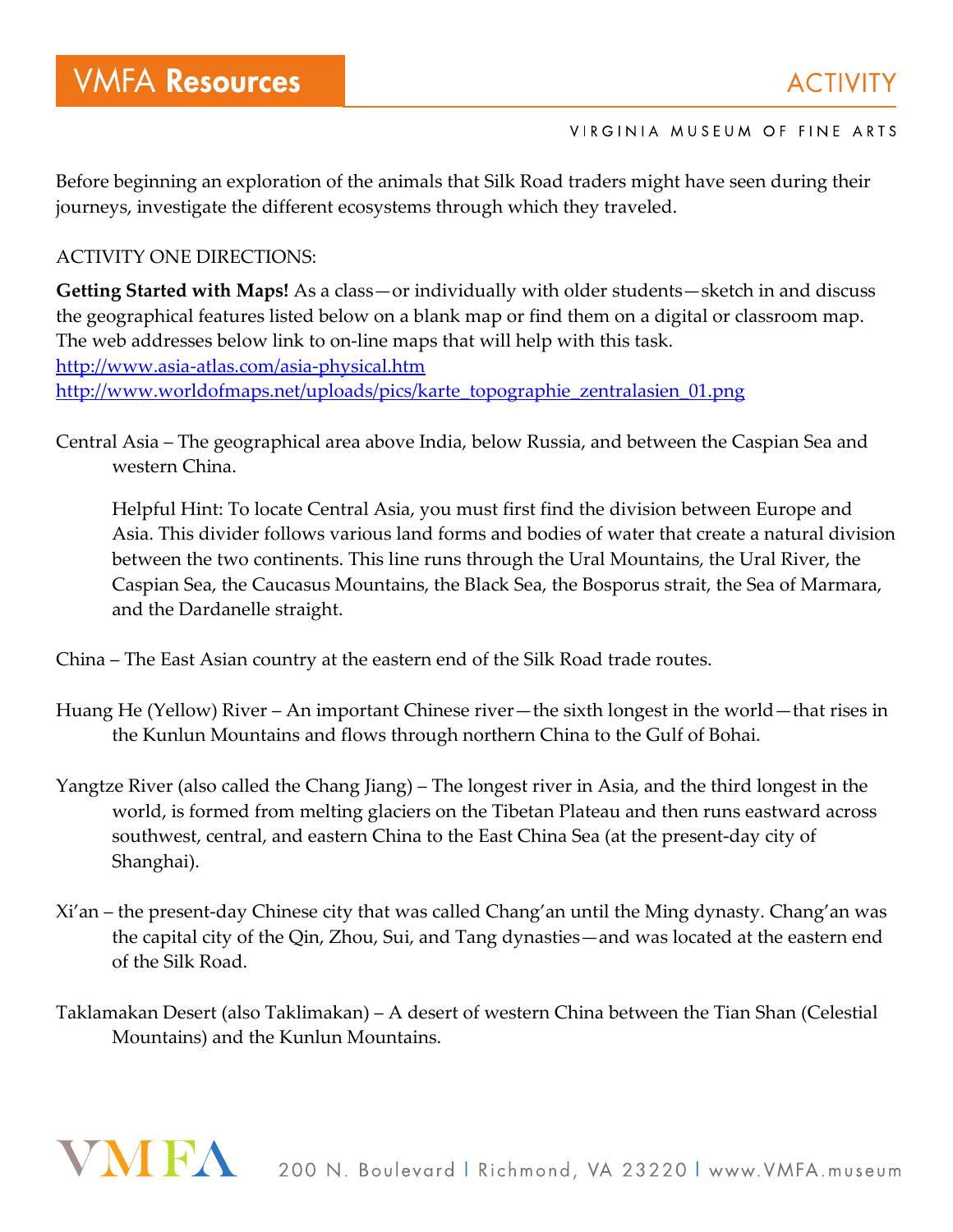- Kunlun Mountains A mountain range of western China that runs from the Karakorum Range eastward to the northern plateau in Tibet.
- Tian Shan A mountain range of Central Asia that runs east-northeast through Kyrgyzstan, southeast Kazakhstan, and northwest China.
- Pamir region A mountainous region of south-central Asia that lies mainly in Tajikistan, although parts also lie in northern Afghanistan, northern Kashmir, and western China.
- Karakoram Mountains A mountain system of northern Pakistan, India, and southwest China. (These mountains are an extension of the Hindu Kush.)

Blank map:



Public domain map image from: http://en.wikipedia.org/wiki/File:BlankAsia.png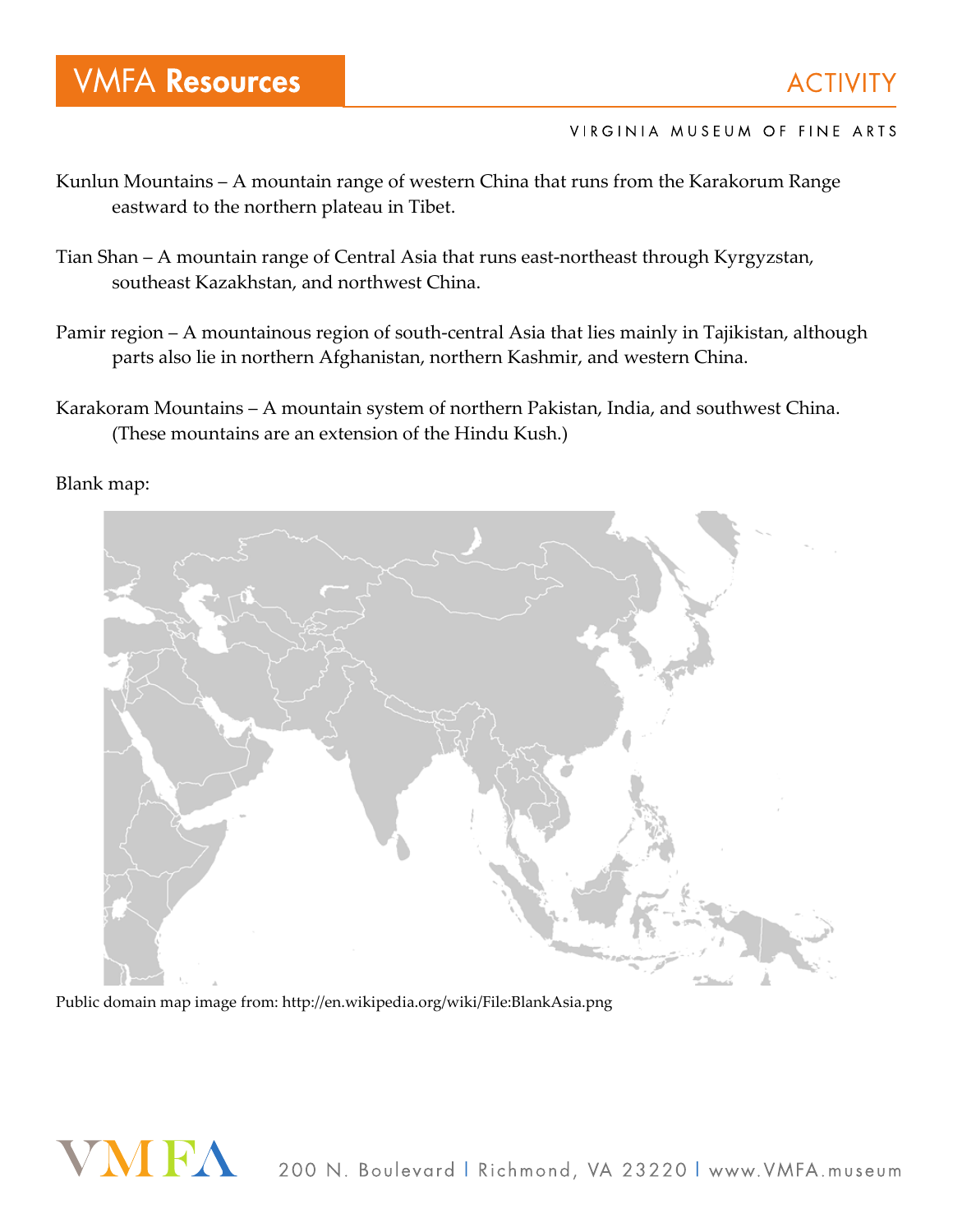### **Caravans of the Silk Road**

Because journeys over the Silk Road trade routes were long and dangerous, travelers on these routes usually joined groups called caravans. Each caravan had its own leaders, camel drivers, baggage handlers, and other workers. Traders who were part of a caravan often hired their own private guards for protection—and Chinese government officials were provided with military escorts for their journeys. Caravans made their way through many different ecological environments, including the rich, grassy farmland near Chang'an; the marshes around the salt lakes of Lop Nor; several mountain ranges, which were often covered with snow and ice; and the harsh dry climate of the Taklamakan Desert. Travelers had to endure the fierce heat of the desert during the day and the bitterly cold temperatures of the night.

Caravans departing from Chang'an usually headed first west and then slightly northwest through the Huang River Valley. After moving along the foothills of the Nan Shan (Southern Mountains) and passing the Great Wall, the caravans arrived at Dunhuang, an oasis town that sits between the rocky Gobi Desert and the treacherous sands of the Taklamakan Desert. The Taklamakan is one of the world's largest and most desolate deserts. Its name can be translated as "If you come in, you won't come out." At Dunhuang, traders had several choices for making it to the far side of the Talakmakan. Some traveled along the southern edge of the Taklamakan through the foothills of the Kunlun Mountains. Some skirted the northern edge of the desert along the foothills of the Tian Shan (Celestial Mountains). Some took a long detour to the north of the Tian Shan range and crossed the Central Asian steppes to the shores of the Caspian Sea.

These routes, except for the northernmost one, came together at Kashgar, a large oasis town in the foothills of the Tian Shan and Pamir Mountain ranges. From here, caravans might head west through the dangerous passes of the Pamir Mountains. Often called "the roof of the world" because they are so high and steep, these mountains were often covered in snow and ice. Once this obstacle was crossed, these caravans headed toward the fertile valley of Ferghana, famous for its horses. Caravans could also travel south from Kashgar to cross the Karakorum Mountains into India.

A few Silk Road traders journeyed from one end of the trade route all the way to the other, but many traveled only parts of the route. For example, silk could be carried by camel caravans from Chang'an to Merv (present-day Turkmenistan), where it might be sold to a Parthian trader, who in turn would sell the silk in Syria. From Syria, it might travel overland to Alexandria and then by ship to Rome.

# VNIEA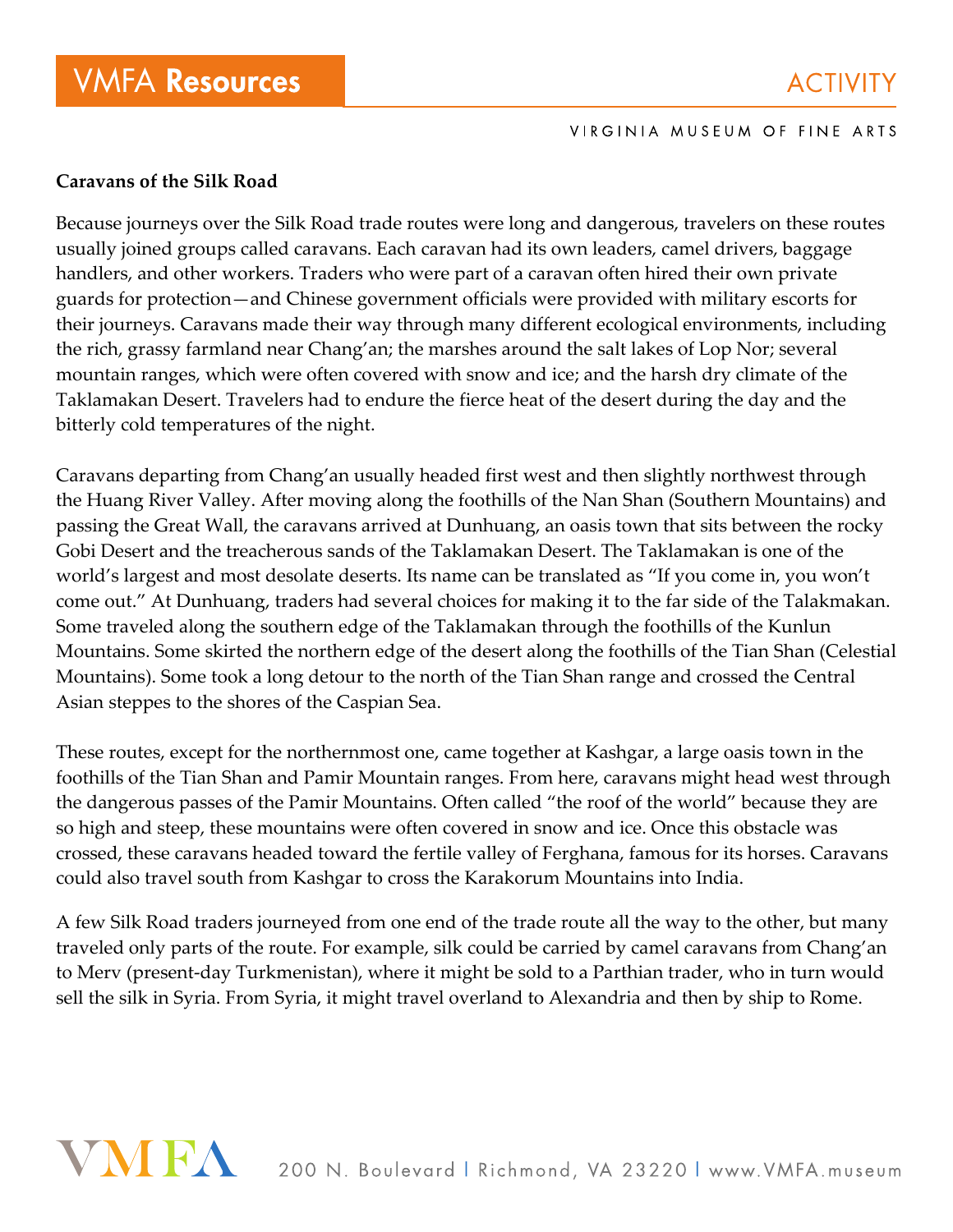## **VMFA Resources**

### **ACTIVITY**

### VIRGINIA MUSEUM OF FINE ARTS

Silk wasn't the only product carried across Central Asia by Silk Road traders. Goods coming from China included tea, ceramics, rhubarb, paper, lacquer, gunpowder, and bamboo. Various locations along the way also had goods that might be traded. For example, Kashgar offered pack animals, dried fruit, herbs, and tea. Merchants in Ferghana, famous for its horses, also dealt in rugs, copper, and dried fruit and nuts. Heading in the other direction, Roman merchants traded gold, glass and various glazes, and grapevines.

As trade goods made their way from east to west and west to east, other less tangible things also traveled the Silk Road. Religious ideas, technologies—and diseases—also traveled the Silk Road routes. The mirror pictured below shows that ideas and subjects for artwork were also exchanged.



*Mirror with Grape Design,* **8th century** Chinese, Tang dynasty  $(618 - 907)$ bronze with gold overlay Gift of the Fabergé Society of the Virginia Museum of Fine Arts, 2000.11

This picture shows the decorative back of a mirror that dates back to the Tang dynasty. It's made of bronze coated with gold and the surface is decorated with five lions surrounded by birds and grapevines. One lion is crouching in the center of the mirror. The other four are arranged around him in lively poses.

Lions and grapevines, which are not native to China,

were introduced into Chinese culture through the Silk Road trade by the 2nd century BCE. They didn't become popular decorations in works of art, however, until after the 5th and 6th centuries when Buddhist influences began to arrive in China.

It took strong and tough pack animals to make the trip across the desert environments and icy mountain passes of the Silk Road. The heavy loads of goods were usually carried over these ecosystems by Bactrian camels. These two-humped camels are well suited for long, dry journeys over rough terrain.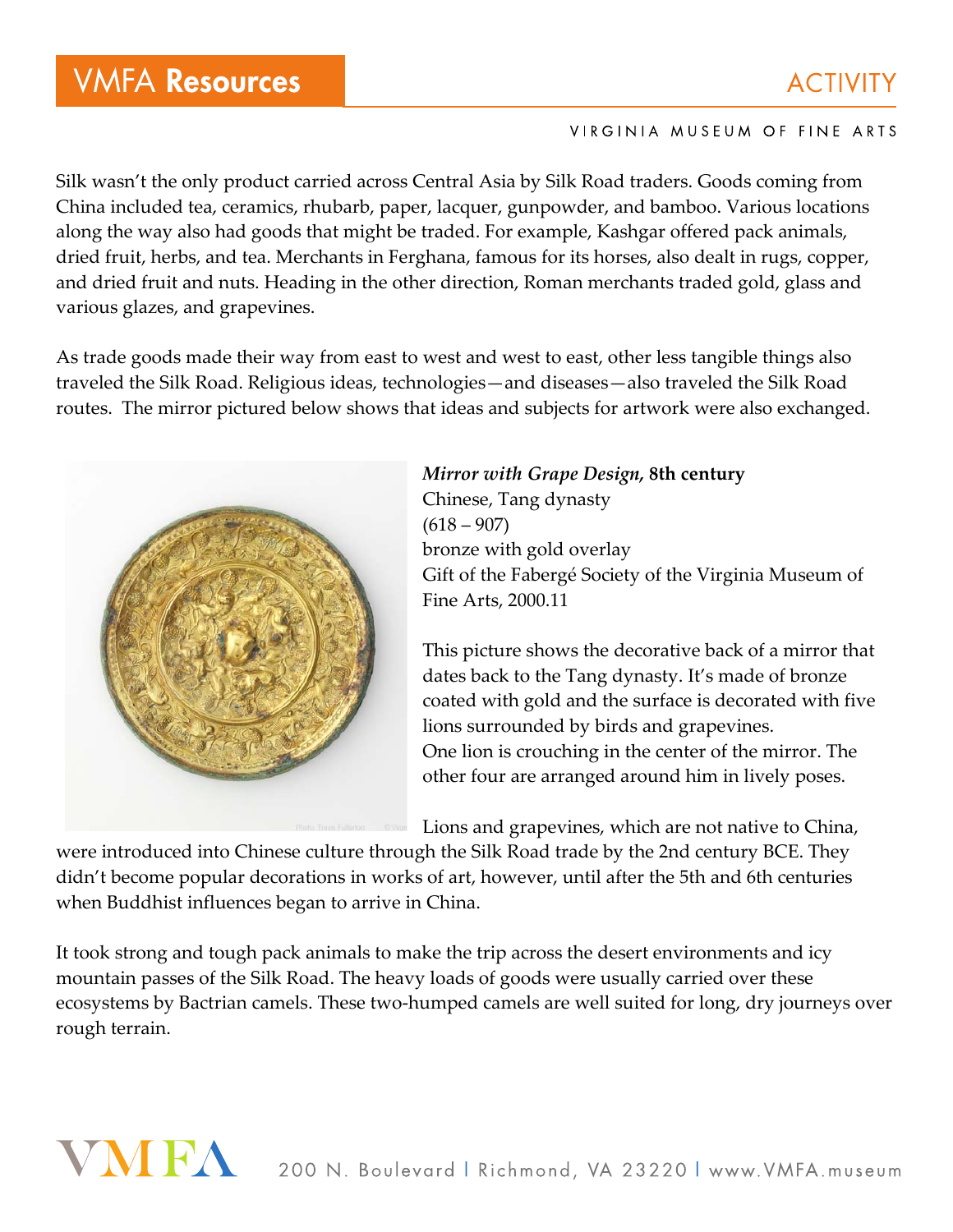## **VMFA Resources**

### **ACTIVITY**

### VIRGINIA MUSEUM OF FINE ARTS

A number of adaptations give Bactrian camels natural advantages. Their long eyelashes protect their eyes from blowing sand and their large feet prevent them from sinking in the sand. They can even close their nostrils during sand storms. They grow thick shaggy coats in winter, which they shed in hotter months.

Their humps store fat, which they use for energy when food is short. The linings of their stomachs are also adapted for water storage. The length of time camels can go without a drink depends on their travel speed and the weight of the load they're carrying. They can last about six to ten days if traveling is slow and easy.



*Bactrian Camel*, 7th century Chinese Tang Dynasty (618–906) Glazed earthenware Adolph D. and Wilkins C. Williams Fund, 51.12.2

This sculpture from VMFA's East Asian Collection was most likely found in the tomb of a very important person. Can you see the bird and rabbit hanging from the camels' saddle in the picture below? What else do you think this camel might have carried?



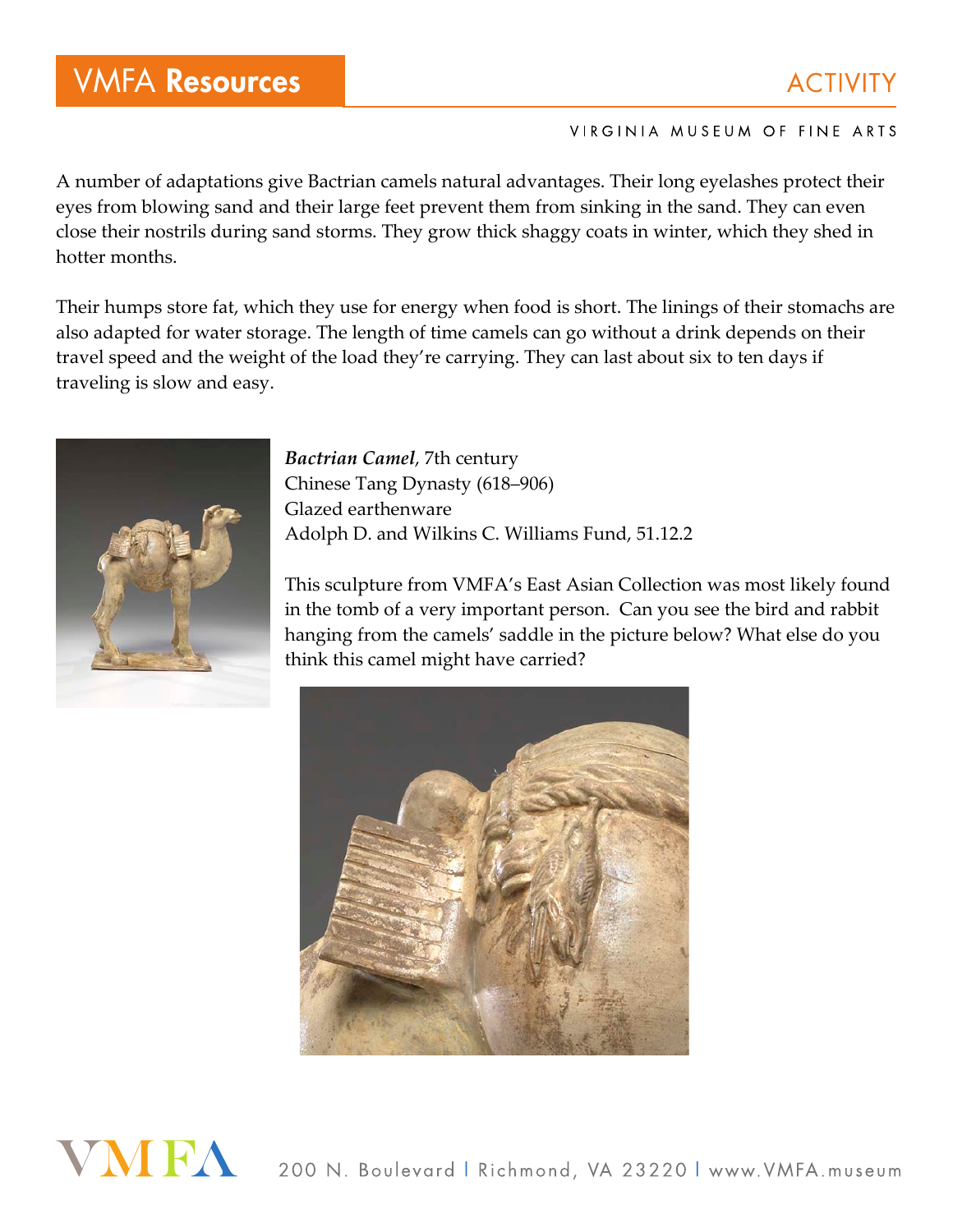What other kinds of animals do you think Silk Road travelers might have seen? Let's find out!

### **ACTIVITY DIRECTIONS:**

- 1. Divide the class into five groups, one for each of the sections listed on the Student Assignments Sheet on the next page. Number the groups from 1 to 5 and ask each group to research one of the topic areas.
- 2. Each group should create five Animal Description Cards using the card stock sheets. After researching the animals that have lived in their topic area, they should write "answers" about five animals on the "Side 1's" of their five cards, and corresponding "questions" on the Side 2's. (There's an example at the bottom of the activity sheet.)
- 3. Once all the groups have finished, one student from each group should gather the cards into a stack and take them to the front of the room. A second student from each group should keep score for that group.
- 4. Starting with group 1, each "card holder" should hold up an "answer" card and read it to the class. Any student who is not a part of the group that created the card may answer after being called on by the teacher, or moderator. (The teacher will call on the first hand raised and will be the arbiter of ties.)
- 5. Each correct answer is worth 10 points. The team with the most points wins. The team with the coolest questions and answers, however, should be the most admired.

This Website may help with this assignment. http://www.wildcamels.com

The Wild Camel Protection Foundation was established in 1997 with Jane Goodall as its patron. The sole aim of the Wild Camel Protection Foundation is to protect the critically endangered wild camel (*Camelus ferus)* and its habitat in the fragile and unique desert ecosystems in the Gobi and Gashun Gobi deserts in northwest China and southwest Mongolia.

[This activity was adapted—with permission—from a study guide called *No Bad Camels*, which was produced in conjunction with the Science Museum of Virginia's Carpenter Science Theatre play, *One Bad Camel* by Douglas Jones.]

# VMFA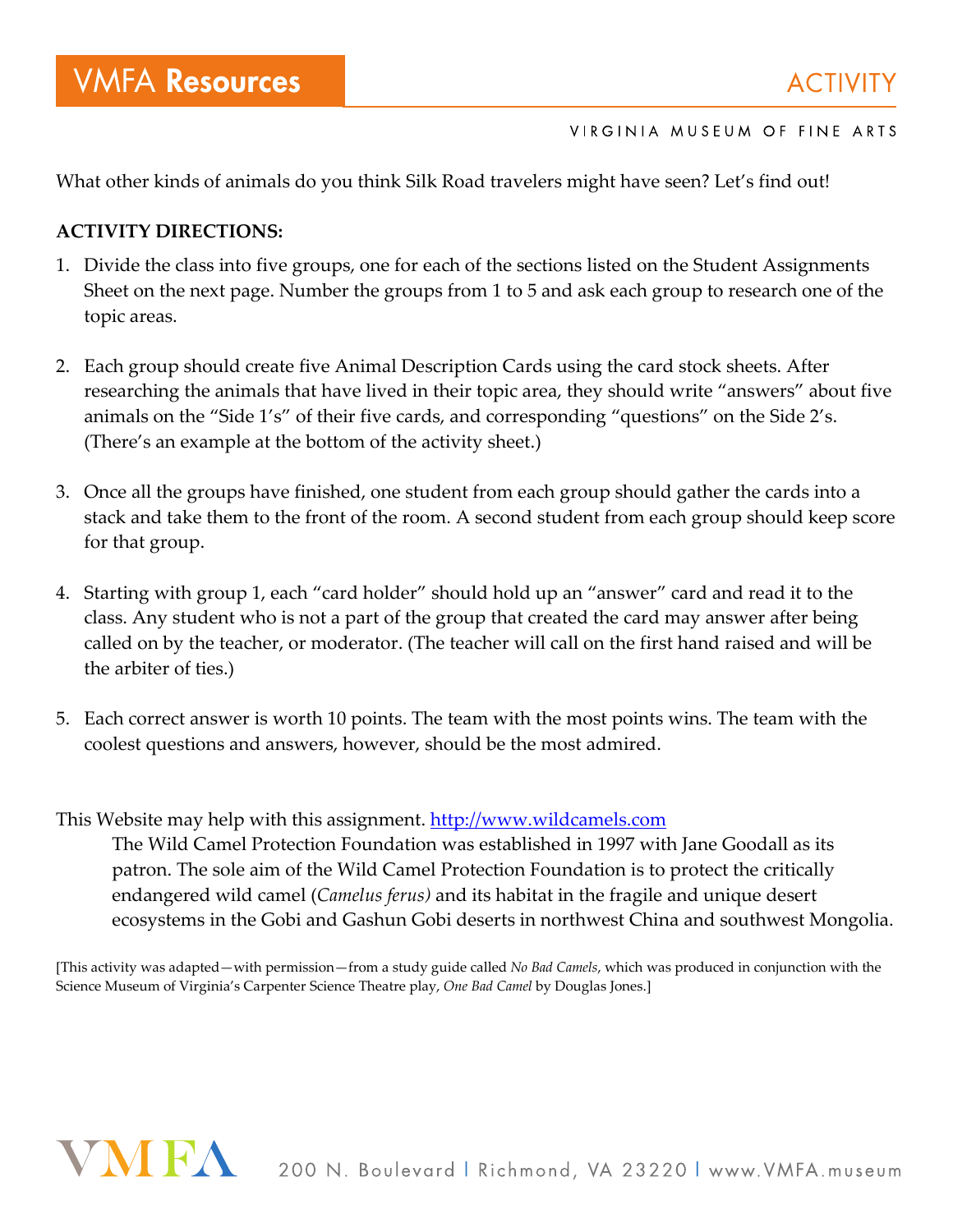### **Student Activity Sheet**

Research the animals that lived in your assigned topic area. Write "answers" about five of the animals on the "Side 1's" of your five cards, and corresponding "questions" on the Side 2's. Be sure to notice how many of these animals are endangered!

**Mountain areas:** Rushing streams were home to the trout and other fish. Near the craggy tops of the ranges, marmots and pikas were hunted by eagles and hawks, while snow leopards preyed on ibex. On the slopes of the mountains, spruce, larch, and juniper trees provided good habitats for lynxes, wolves, wild boars, and brown bears.

**Grassy plains or steppes:** The grasslands supported roe deer, wolves, foxes, badgers, saiga (a species of antelope), wild horses and asses, ring-necked pheasants, partridges, black grouse, bustards, falcons, jackals, hawks, tortoises, and hedgehogs.

**Rivers, lakeshores, and marshlands:** In these areas, elm and poplar trees, and a variety of reeds and shrubs, provided cover and habitat for wild boars, jackals, Argali sheep, and deer. Geese, ducks, white and black cranes, swans, black storks, and Palla's sea-eagles lived in the marshy areas.

**In the Taklamakan:** Even in this harsh environment, there was life, including goitered gazelles (also called jeiran, djeran, or jeran), gophers, sand rats, and jerboas (small jumping rodents with long hind legs), which provided food for foxes and lizards. There were also plate-tailed geckos, Gobi geckos, sand boas, and various kinds of snakes.

**Domesticated animals:** Many of animals that Silk Road travelers encountered were domesticated, including Bactrian camels, Marco Polo sheep, and yaks. Turkic horses, with thick bands of muscle on both side of the spine that made them easier to ride, were used throughout the region, as were the Tarpans, or steppe ponies.

### **Card Example:**

VNIFA

Side 1: Answer This two-humped mammal is known as the ship of the desert because of its swaying side-to-side motion. It can eat almost anything and can go for long periods without water. The few wild specimens left are endangered.

Side 2: Question

### **What is a Bactrian Camel?**